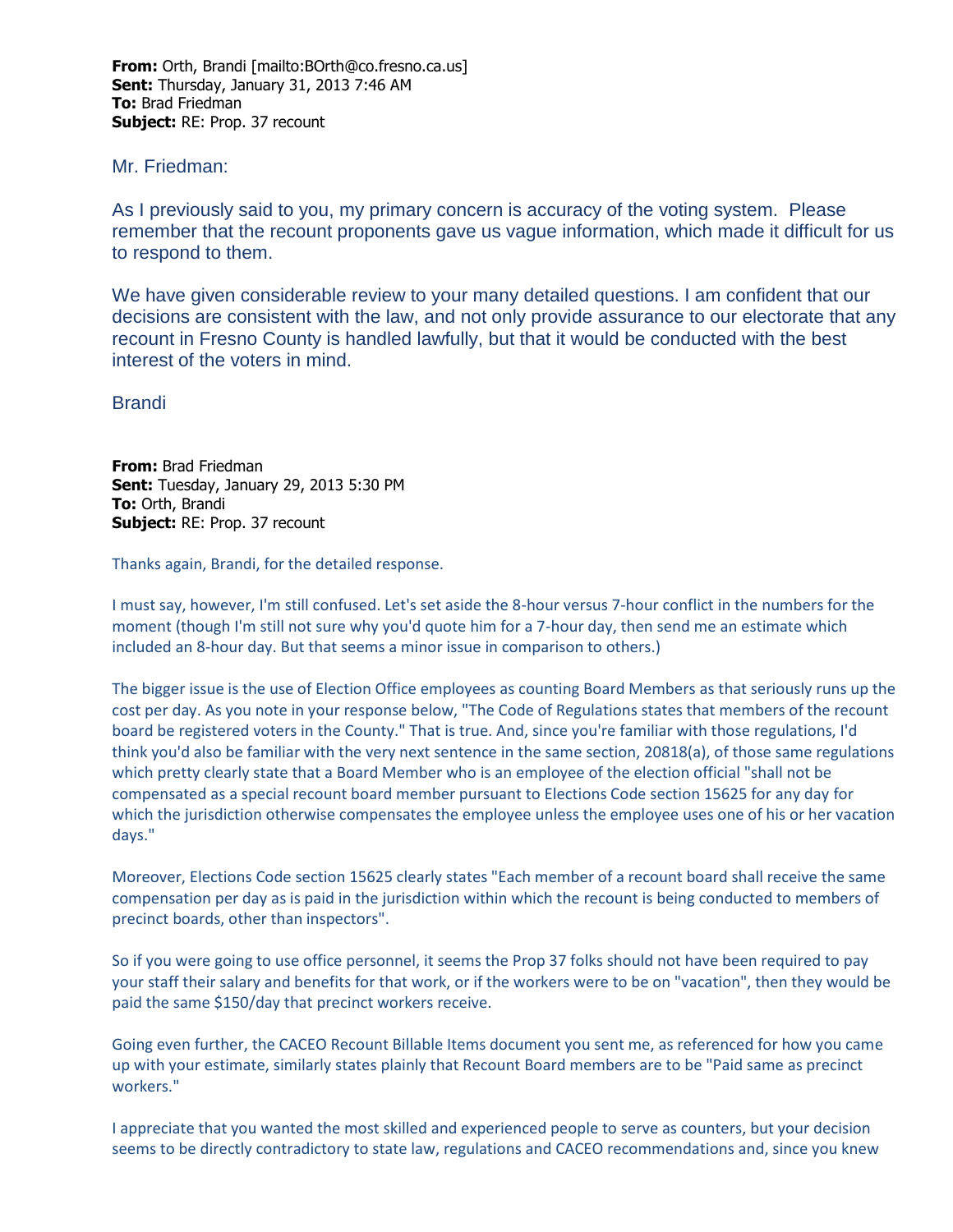that the Prop 37 folks were shy on funds (as Mr. Courbat explained to you), it's puzzling that you would make that choice and charge an estimated 150% more than the law would allow for the counting Board Members.

Lastly, while broad experience of counters might come in handy (it could also be a conflict of interest), you also included the full salary and benefits for three (3) very expensive "Executive Staff". While I find no directives in either the code or the regulations that requires 3 Executive Staff to be present for the entire day, it certainly seems that 3 of the top staff members in the office, including yourself, would be more than experienced enough to handle any unexpected issues that might arise, no?

And all of *that* doesn't even include *any* accounting for the \$14,000 start-up fee, again, the highest that the Prop 37 folks encountered. (Feel free to detail any of that, if you wish, since that hasn't yet been done.)

I'm not trying to corner you here. I'm simply trying to figure out how and why the expenses to count Fresno would be so much higher than other counties the Prop 37 folks looked at, since the exorbitant costs ended up effectively killing their hopes of continued oversight of Prop 37 in the state of California.

I've held my story MUCH longer than planned, so that I can be sure to allow for a full and fair response from you, but your answers continue to beg more questions rather than explain what may have gone on here. Please feel free to speak to the points I've raised, so I can be sure to accurately reflect your decisions in this matter in my report.

Best, Brad

**From:** Orth, Brandi [mailto: BOrth@co.fresno.ca.us] **Sent:** Tuesday, January 29, 2013 4:57 PM **To:** Brad Friedman **Subject: Prop. 37 recount Importance:** High

Mr. Friedman:

When the Secretary of State notified Fresno County of the Prop. 37 recount, it was Monday, January 7, 2013. Ms. Resnick's letter of January 4, 2013 to my Office was attached.

The proponent's January 4, 2013 letter requested a cost estimate for "set-up" costs and daily costs for 1, 2 or 3 recount boards. The scope of the recount, meaning other materials the proponents would want to examine, were not identified. The amount of precincts, nor the specific precinct numbers, to be recounted were also not identified.

I spoke with Mr. Courbat on January  $8<sup>th</sup>$ , seeking more information regarding the recount parameters. He advised that he would require the Statement of Vote by precinct and the Registered Voter List to analyze what precincts he would like to recount. As mentioned previously, we immediately compiled that data and sent it to Mr. Courbat overnight, Federal Express, without requiring his advance payment which is the standard process our customers must follow.

Based on the vague information regarding the recount parameters that my Office had at that point, we prepared a cost estimate for the recount process. The Code of Regulations states that members of the recount board be registered voters in the County. I knew that the ultimate scope of the recount could also include an examination of all of the election material, such as precinct ballot statements, 1% tally results, rosters, canvass results, etc. The election staff